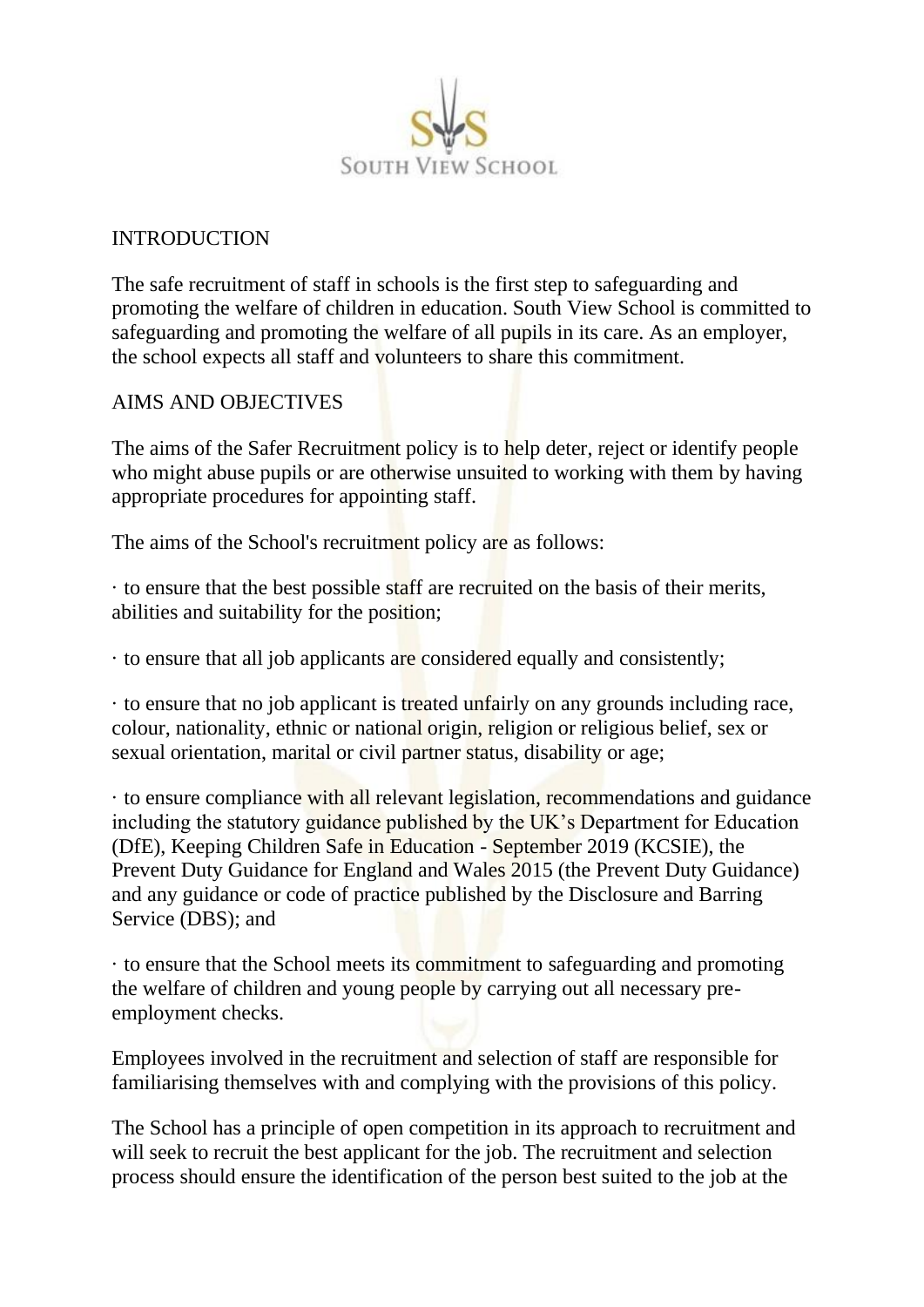

school based on the applicant's abilities, qualification, experience and merit as measured against the job description and person specification.

The recruitment and selection of staff will be conducted in a professional, timely and responsive manner and in compliance with current employment legislation, and relevant safeguarding legislation and statutory guidance (including KCSIE 2019 and Prevent Duty Guidance).

If a member of staff involved in the recruitment process has a close personal or familial relationship with an applicant they must declare it as soon as they are aware of the individual's application and avoid any involvement in the recruitment and selection decision-making process.

The school aims to operate this procedure consistently and thoroughly while obtaining, collating, analysing and evaluating information from and about applicants applying for job vacancies at South View School.

# ROLES AND RESPONSIBILTIES

It is the responsibility of the governing body to:

· Ensure the school has effective policies and procedures in place for recruitment of all staff and volunteers in accordance with MoE, KHDA and UK DfE guidance and legal requirements.

· Monitor the School's compliance with them.

It is the responsibility of the Principal, HR Manager and other leaders involved in recruitment to:

· Ensure that the school operates safe recruitment procedures and makes sure all appropriate checks are carried out on all staff and volunteers who work at the School.

· To monitor contractors' and agencies' compliance with this document.

· Promote welfare of children and young people at every stage of the procedure.

The governing body has delegated responsibility to the Principal (teaching staff) and Operations Manager (Admin staff) to lead in all appointments. School governors may be involved in staff appointments but the final decision will rest with the Principal/CEO.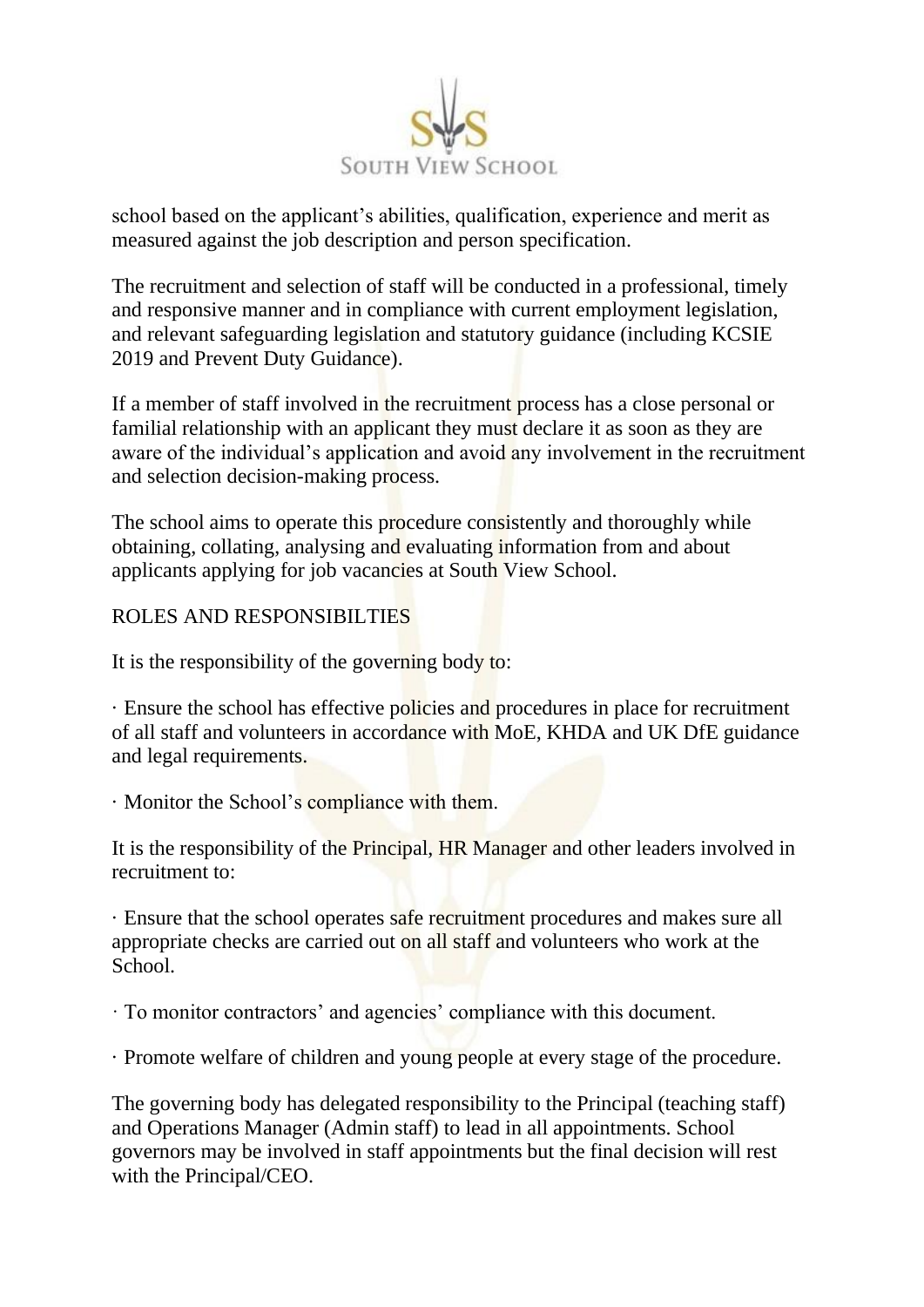

Definition of Regulated Activity and Frequency

Any position undertaken at, or on behalf of the School will amount to "regulated activity" if it is carried out:

- · frequently, meaning once a week or more; or
- · overnight, meaning between 2.00 am and 6.00 am; or

· satisfies the "period condition", meaning four times or more in a 30-day period; and

· provides the opportunity for contact with children.

Roles which are carried out on an unpaid/voluntary basis will only amount to regulated activity if, in addition to the above, they are carried out on an unsupervised basis.

The School is required to carry out an enhanced DBS check for all staff, supply staff and governors who will be engaging in regulated activity. However, the School can also carry out an enhanced DBS check on a person who would be carrying out regulated activity but for the fact that they do not carry out their duties frequently enough i.e. roles which would amount to regulated activity if carried out more frequently.

# RECRUITMENT AND SELECTION PROCEDURE

#### Advertising

To ensure equality of opportunity, the school will advertise all vacant posts to encourage as wide a field of applicant as possible, normally this entails an external advertisement.

Any advertisement will make clear the school's commitment to safeguarding and promoting the welfare of children.

All documentation relating to applicants will be treated confidentially in accordance with the UAE Data Protection Law and UK Data Protection Act (DPA18).

Application Forms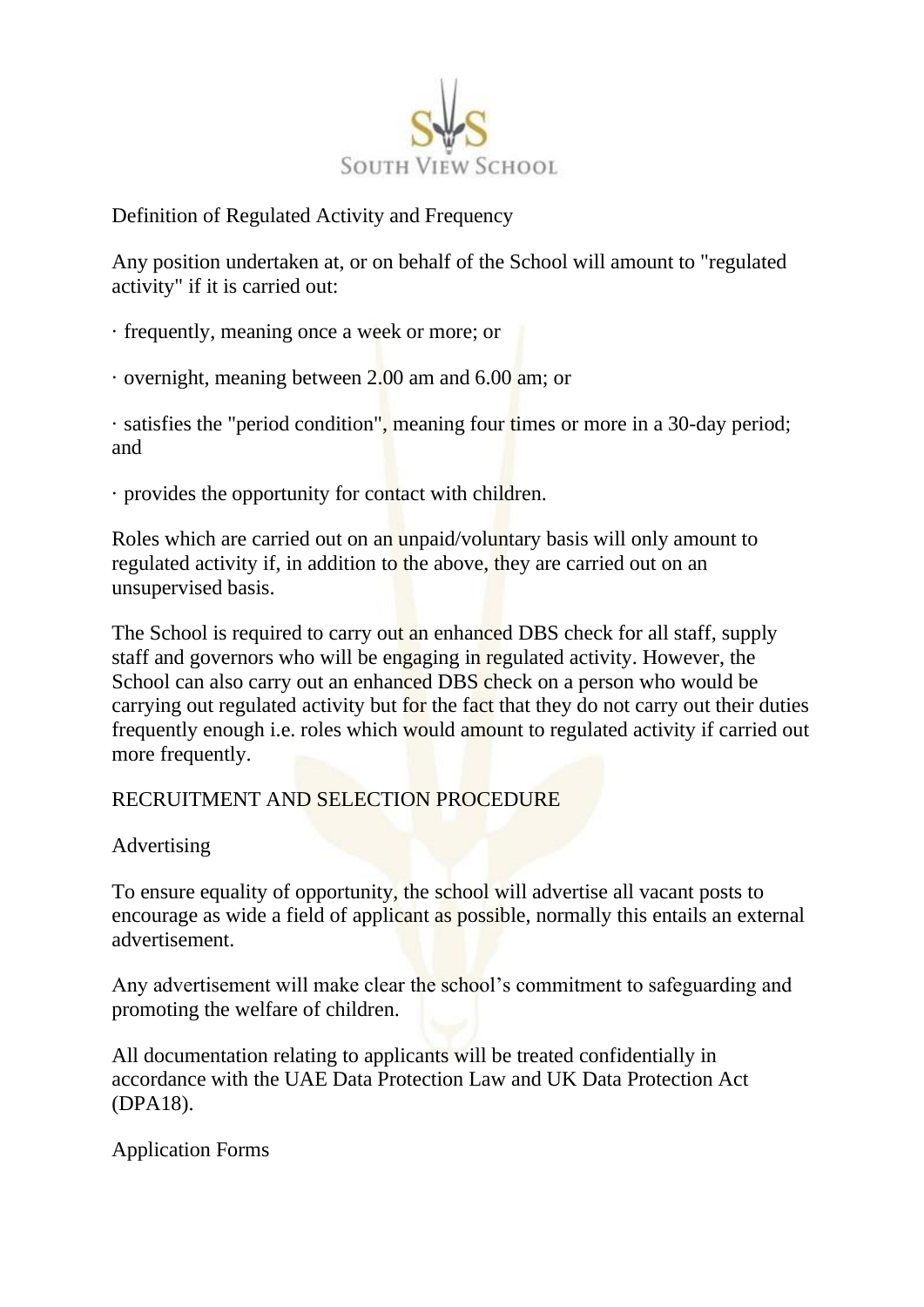

South View School uses its own application form and all applicants for employment will be required to complete an application form containing questions about their academic and full employment history and their suitability for the role (in addition all applicants are required to account for any gaps or discrepancies in employment history). Applicants submitting an incomplete application form will not be shortlisted.

The application form will include the applicant's declaration regarding convictions and working with children, and will make it clear that the post is exempt from the provisions of the UK's Rehabilitation of Offenders Act 1974. CVs will not be accepted in isolation.

It is unlawful for the School to employ anyone who is barred from working with children in any country. It is a criminal offence for any person who is barred from working with children to apply for a position at the School. All applicants will be made aware that providing false information is an offence and could result in the application being rejected, or summary dismissal if the applicant has been selected, and referral to the police and/or the DBS.

Job Descriptions and Person Specifications

A job description is a key document in the recruitment process, and must be finalised prior to taking any other steps in the process. It will clearly and accurately set out the duties and responsibilities of the job role.

The person specification is of equal importance and informs the selection decision. It details the skills, experience, abilities and expertise that are required to do the job. The person specification will include a specific reference to suitability to work with children in a boarding environment.

# References

References for short-listed applicants will be sent for immediately after shortlisting. The only exception is where an applicant has indicated on their application form that they do not wish their current employer to be contacted at that stage. In such cases, this reference will be taken up immediately after interview.

All offers of employment will be subject to the receipt of a minimum of two references which are considered satisfactory by the School. One of the references must be from the applicant's current or most recent employer. If the current/most recent employment does/did not involve work with children, then the second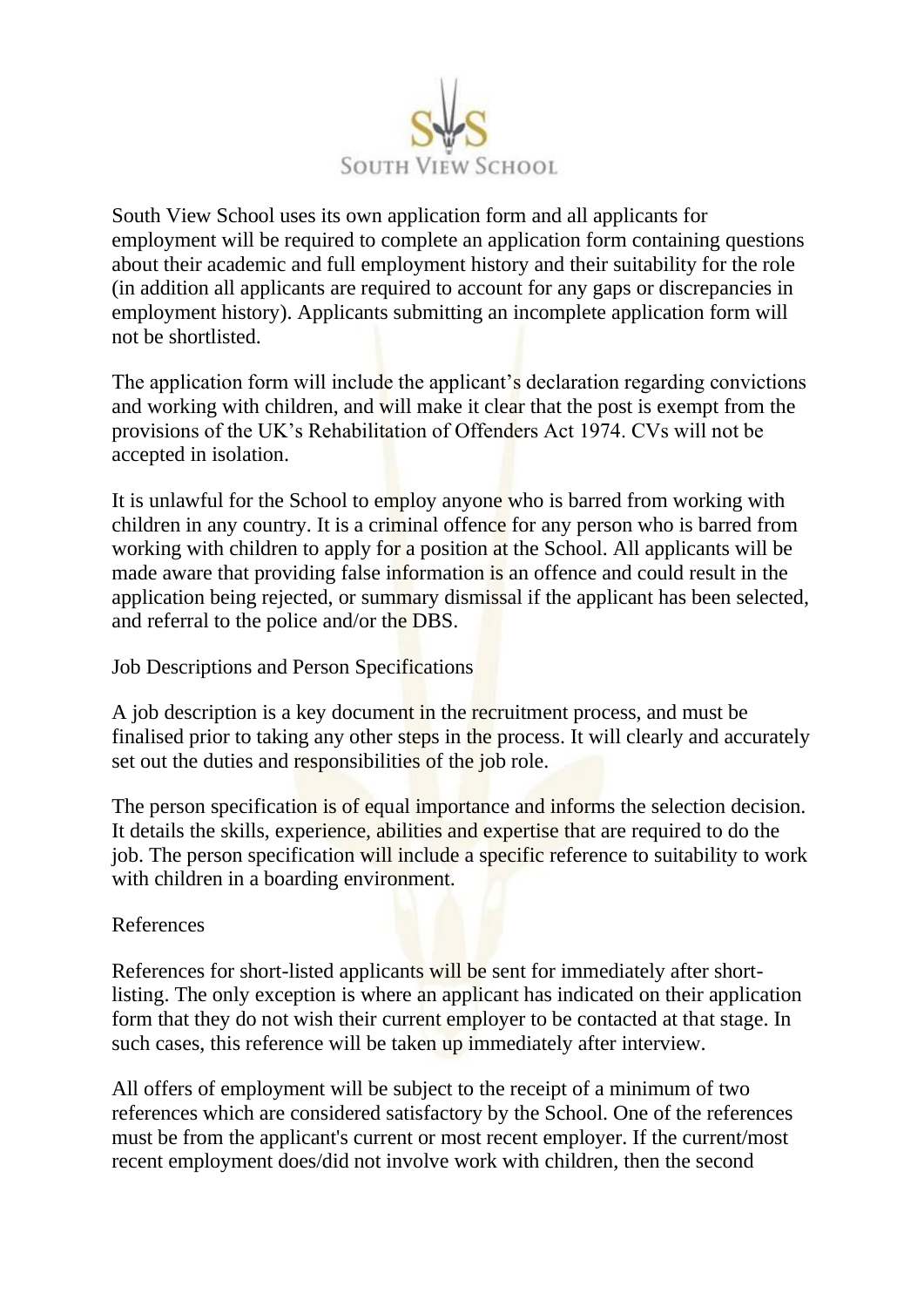

reference should be from the employer with whom the applicant most recently worked with children. The referee should not be a relative. References will always be

sought and obtained directly from the referee and their purpose is to provide objective and factual information to support appointment decisions.

All referees will be asked whether they believe the applicant is suitable for the job for which they have applied and whether they have any reason to believe that the applicant is unsuitable to work with children.

Please note that no questions will be asked about health or medical fitness prior to any offer of employment being made.

Any discrepancies or anomalies will be followed up. Direct contact by phone will be undertaken with each referee to verify the reference.

The School does not accept open references, testimonials or references from relatives.

Interviews

There will be a face-to-face interview wherever possible, and a minimum of two interviewers will see the applicants for the vacant position. The interview process will explore the applicant's ability to carry out the job description and meet the person specification. It will enable the panel to explore any anomalies or gaps which have been identified in order to satisfy themselves that the chosen applicant can meet the safeguarding criteria (in line with Safer Recruitment Training).

Any information in regard to past disciplinary action or allegations, cautions or convictions will be discussed and considered in the circumstance of the individual case during the interview process, if it has been disclosed on the application form.

At least one member of any interviewing panel will have undertaken safer recruitment training or refresher training as applicable.

All applicants who are invited to an interview will be required to bring evidence of their identity, address and qualifications. Original documents will only be accepted and photocopies will be taken.

OFFER OF APPOINTMENT AND NEW EMPLOYEE PROCESS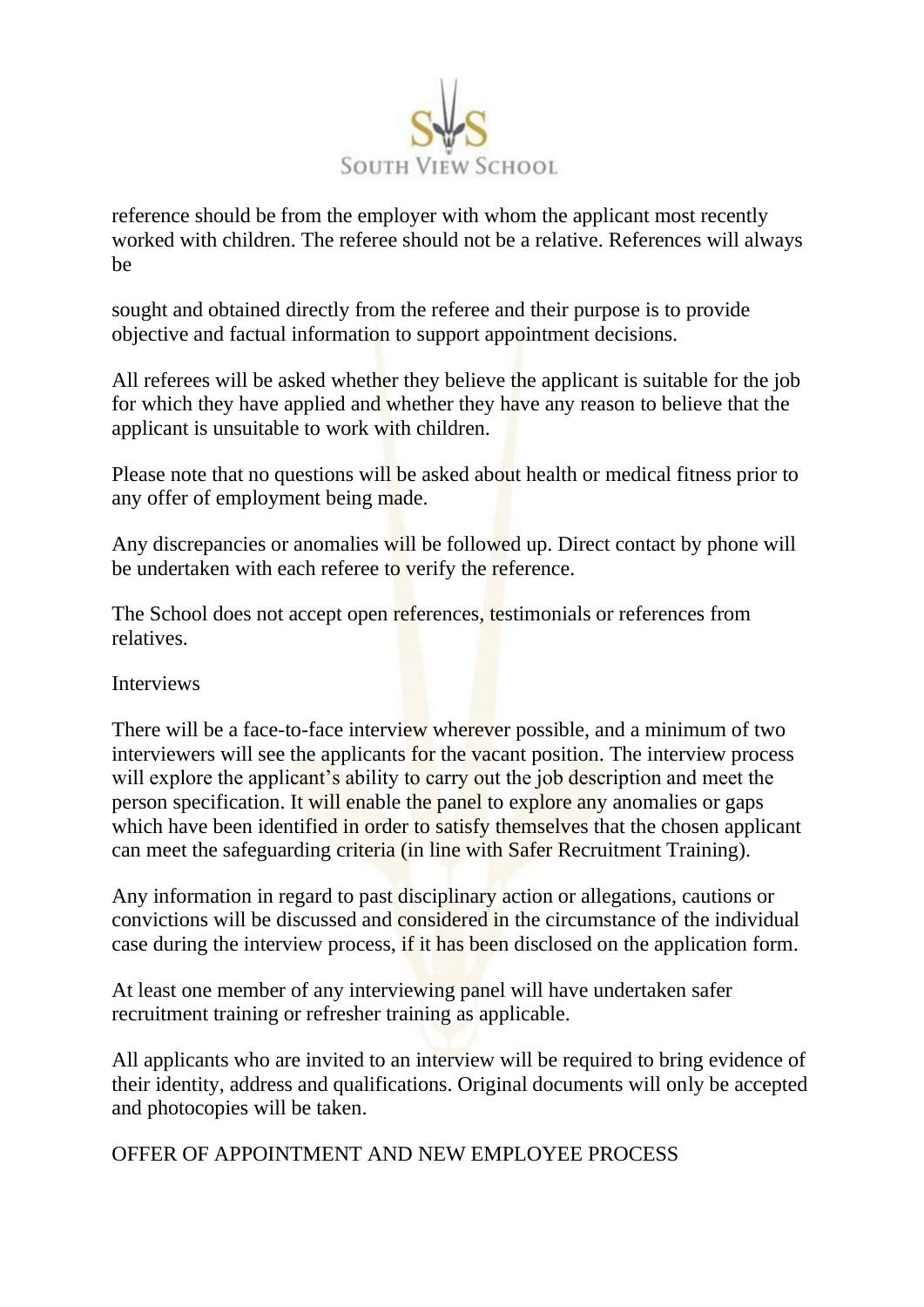

In accordance with the requirements of the UK's Education (Independent School Standards) Regulations 2014 and the Boarding schools: national minimum standards the School carries out a number of pre-employment checks in respect of all prospective employees.

If it is decided to make an offer of employment following the formal interview, any such offer will be conditional on the following:

· the agreement of a mutually acceptable start date and the signing of a contract incorporating the School's standard terms and conditions of employment;

· verification of the applicant's identity (if not previously been verified);

· the receipt of two references (one of which must be from the applicant's most recent employer) which the School considers to be satisfactory; for positions which involve "teaching work":

o The School being satisfied that the applicant is not, and has never been, the subject of a sanction, restriction or prohibition issued by the UK

Teaching Regulation Agency (formerly National College for Teaching and Leadership), or any predecessor or successor body, or by a regulator of the teaching profession in any other country which prevents the applicant working at the School or which, in the School's opinion, renders the applicant unsuitable to work at the School; and

o The School being satisfied that the applicant is not, and has never been, the subject of any proceedings before a professional conduct panel or equivalent body in the UK or any other country for any reason which prevents the applicant working at the School or which, in the School's opinion, renders the applicant unsuitable to work at the School;

· where the position amounts to "regulated activity the receipt of an enhanced disclosure from the DBS which the School considers to be satisfactory;

· where the position amounts to "regulated activity" confirmation that the applicant is not named on the UK's Children's Barred List or equivalent;

· confirmation that the applicant is not subject to a direction under section 142 of the UK Education Act 2002 which prohibits, disqualifies or restricts them from providing education at a school, taking part in the management of an independent school or working in a position which involves regular contact with children;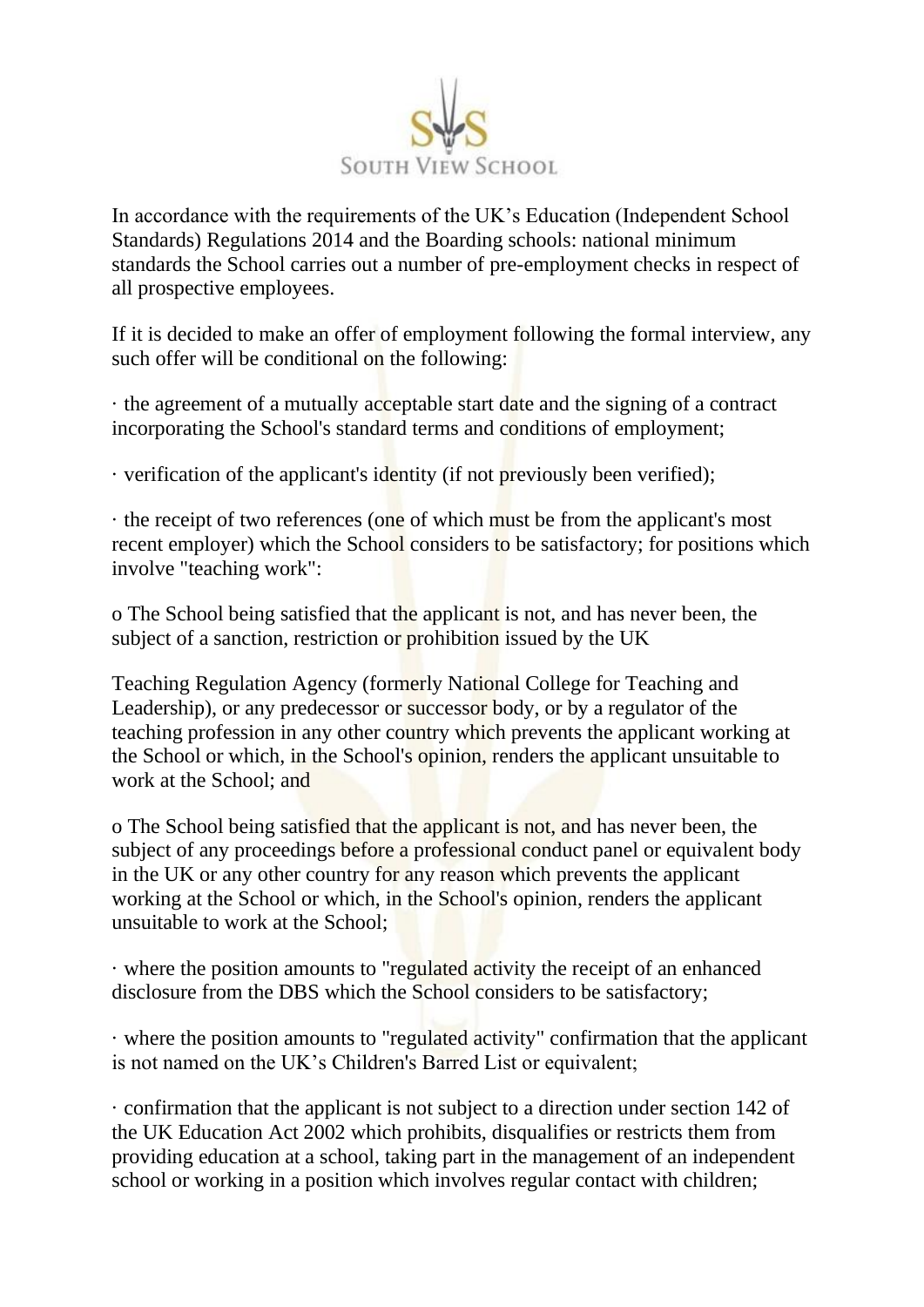

· confirmation that the applicant is not subject to a direction under section 128 of the UK Education and Skills Act 2008 which prohibits, disqualifies or restricts them from being involved in the management of an independent school;

· verification of the applicant's medical fitness for the role;

· verification of the applicant's right to work in the UAE;

· any further checks which are necessary as a result of the applicant having lived or worked outside of the UAE; and

· verification of professional qualifications which the School deems a requirement for the post, or which the applicant otherwise cites in support of their application (where not previously verified).

Whether a position amounts to "regulated activity" must therefore be considered by the School in order to decide which checks are appropriate. It is however likely that in nearly all cases the School will be able to carry out an enhanced DBS check and a Children's Barred List check in the country from which the potential employee is applying from.

A personal file checklist will be used to track and audit paperwork obtained in accordance with Safer Recruitment Training. The checklist will be retained on personal files.

Rehabilitation of Offenders

The UK Rehabilitation of Offenders Act 1974 or equivalent for other countries does not apply to positions which involve working with, or having access to pupils. Therefore, any convictions and cautions that would normally be considered 'SPENT' must be declared when applying for any position at South View School.

DBS (Disclosure and Barring Service) Check

The School applies for an enhanced disclosure from the DBS and a check of the UK Children's Barred List (now known as an Enhanced Check for Regulated Activity) in respect of all positions at the School which amount to "regulated activity" as defined in the UK Safeguarding Vulnerable Groups Act 2006 (as amended) or equivalent. The purpose of carrying out an Enhanced Check for Regulated Activity is to identify whether an applicant is barred from working with children by inclusion on any Children's Barred List and to obtain other relevant suitability information.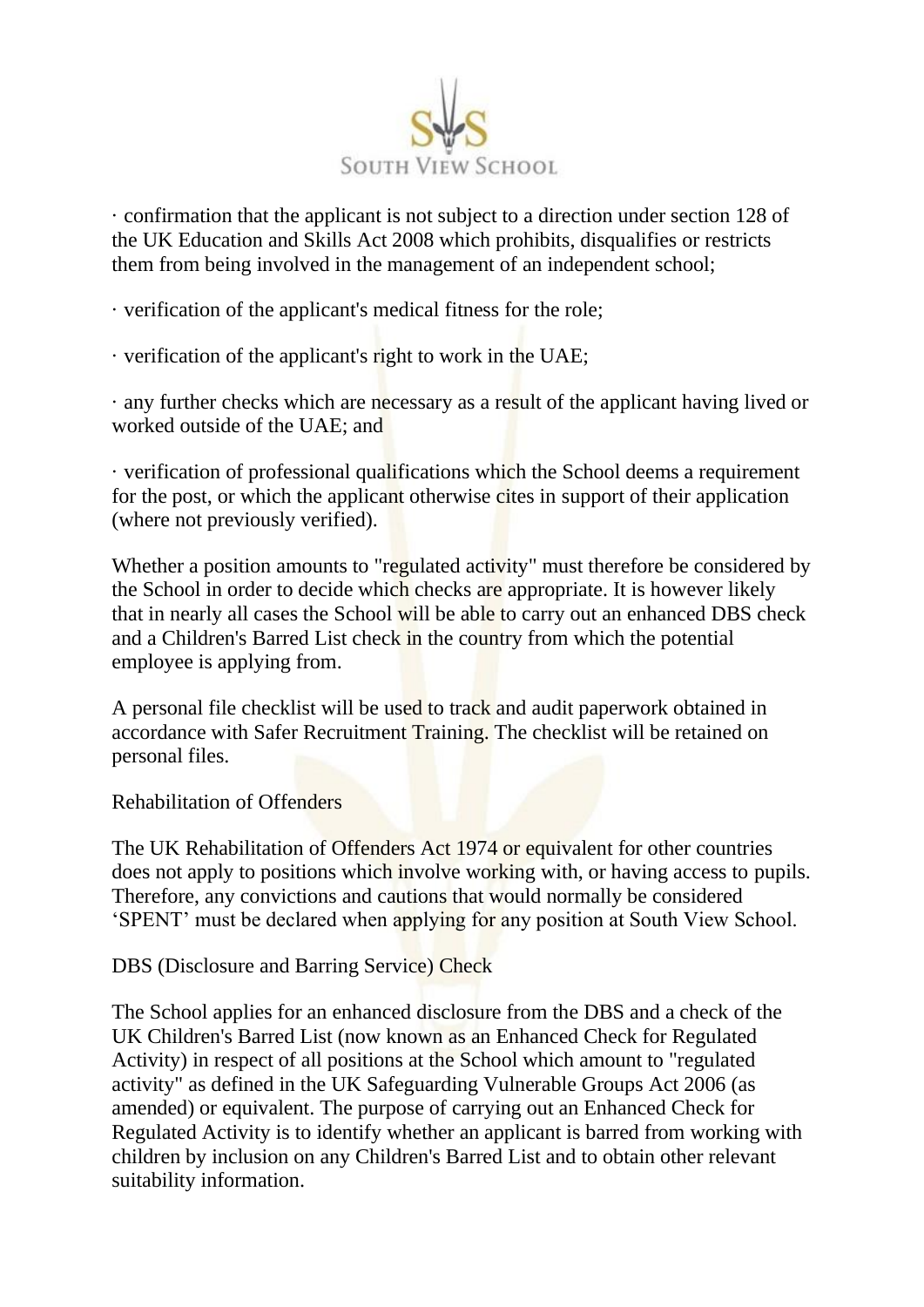

It is the School's policy that the UK DBS disclosure or equivalent must be obtained before the commencement of employment of any new employee.

It is the School's policy to re-check employees' DBS Certificates every three years and in addition any employee who takes leave for more than three months (ie maternity leave, career break etc) must be re-checked before they return back to work.

Members of staff at South View School are aware of their obligation to inform the Operations Manager or the HR Department of any cautions or convictions that arise between these checks taking place.

DBS checks will still be requested for applicants with recent periods of overseas residence and those with little or no previous UAE residence.

#### DBS Certificate

The DBS no longer issues Disclosure Certificates to employers, therefore employees/applicants should bring their original Certificate to the Human Resources Department.

UK Secretary of State Prohibition Orders (Teaching & Management roles) or equivalent

In all cases where an applicant is to undertake a teaching role of any kind, a Prohibition Order check will be made using the Employer Access Online Service. It is anticipated that this will be performed at offer stage. A person who is prohibited from teaching must not be appointed to work as a teacher in such a setting.

Prohibition orders are made by the Secretary of State or equivalent following consideration by a professional conduct panel convened by the Teaching Regulation Agency. Pending such consideration, the Secretary of State may issue an interim prohibition order if it is considered to be in the public interest to do so. A section 128 direction 39 prohibits or restricts a person from taking part in the management of an independent school.

A person who is prohibited is unable to participate in any management of an independent school, a governor on any governing body in an independent school, or a management position that retains or has been delegated any management responsibilities. A check for a UK Section 128 direction or equivalent will be carried out using the Teacher Services' system. Where the person will be engaging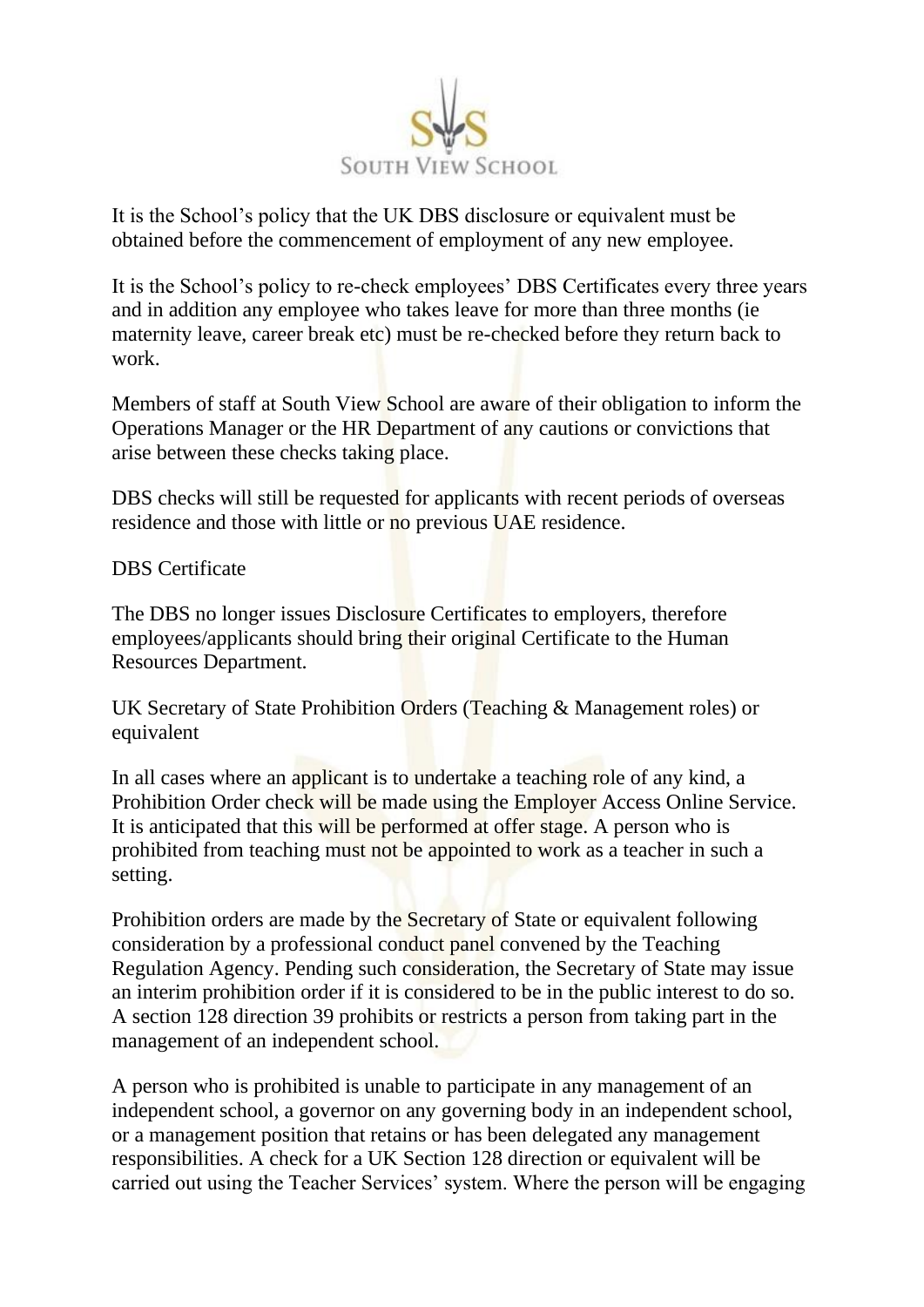

in regulated activity, a DBS barred list check will also identify any Section 128 direction.

### Medical Fitness

The School is legally required to verify the medical fitness of anyone to be appointed to a post at the School, after an offer of employment has been made but before the appointment can be confirmed.

All applicants are requested to complete a medical questionnaire and where appropriate a doctor's medical report may be required. This information will be reviewed against the Job Description and the Person Specification for the particular role, together with details of any other physical or mental requirements of the role.

Induction Programme

All new employees will be given an induction programme which will clearly identify the school policies and procedures, including the Child Protection Policy, the Code of Conduct, and KCSIE, and make clear the expectations which will govern how staff carry out their roles and responsibilities.

Single Centralised Register of Members of Staff

In addition to the various staff records kept in school and on individual personnel files, a single centralised record of recruitment and vetting checks is kept in accordance with the UK Education (Independent School Standards) Regulations 2014 requirements. This is kept up-to-date and retained by the Human Resources Department. The Single Centralised Register will contain details of the following:-

• All employees who are employed to work at the school;

• all employees who are employed as supply staff to the school whether employed directly or through an agency;

• all others who have been chosen by the school to work in regular contact with children. This will cover volunteers, governors, peripatetic staff and people brought into the school to provide additional teaching or instruction for pupils but who are not staff members, eg sports coaches etc.

A designated Governor will be responsible for auditing the Single Centralised Register and reporting his/her findings to the full Governing Body during the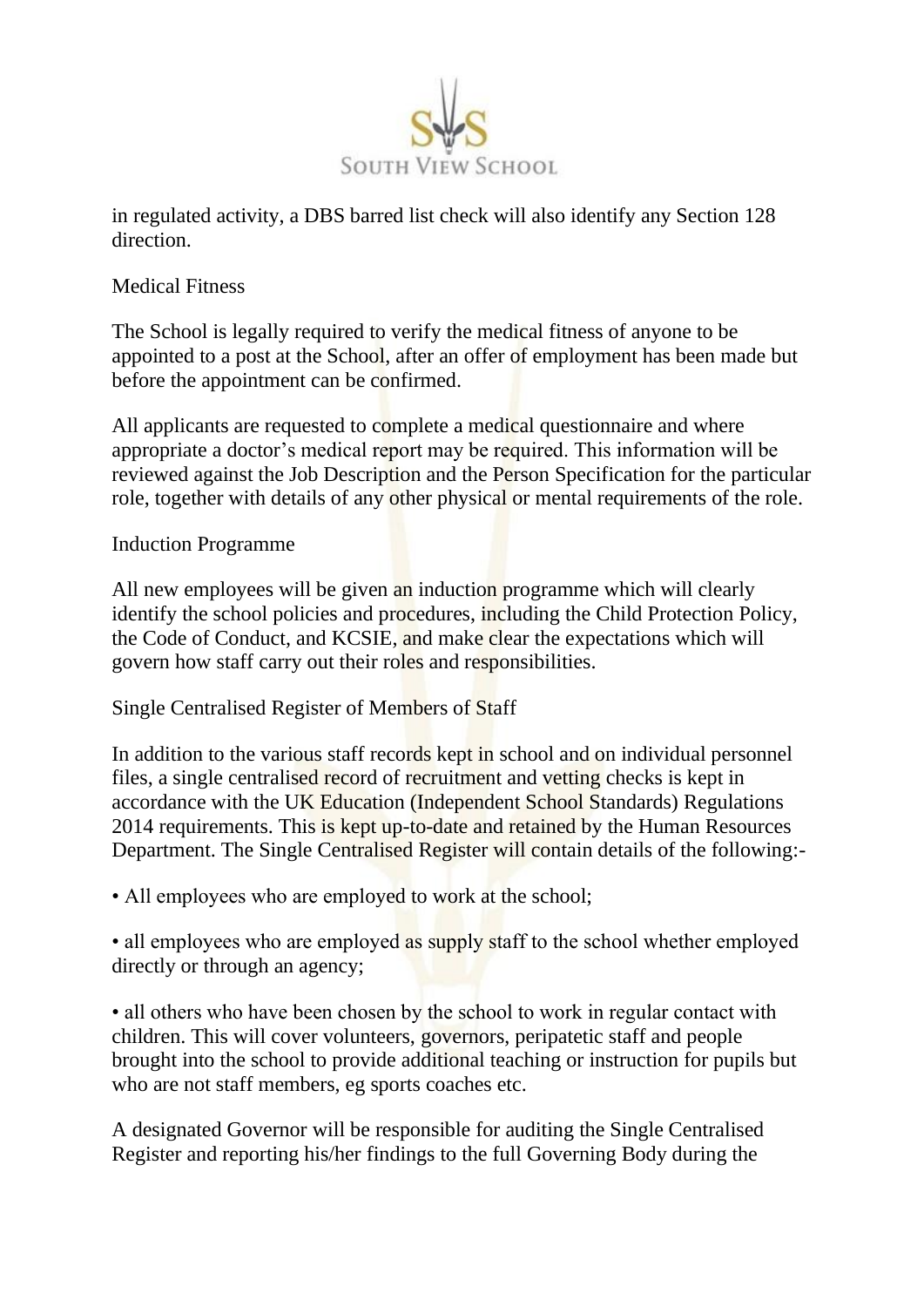

Summer Term meeting. Currently, that Governor is the Head of Victory Heights Primary School, Sasha Crabb.

Record Retention/Data Protection

The School is legally required to undertake the above pre-employment checks. Therefore, if an applicant is successful in their application, the School will retain on their personnel file any relevant information provided as part of the application process. This will include copies of documents used to verify identity, right to work in the UAE, medical fitness and qualifications. Medical information may be used to help the School to discharge its obligations as an employer, eg so that the School may consider reasonable adjustments if an employee suffers from a disability or to assist with any other workplace issue.

This documentation will be retained by the School for the duration of the successful applicant's employment with the School. All information retained on employees is kept centrally in the Human Resources Office in a locked and secure cabinet.

The same policy applies to any suitability information obtained about volunteers involved with School activities.

South View School will retain all interview notes on all unsuccessful applicants for a period of 6 months, after which time the notes will be confidentially destroyed (ie shredded). The 6-month retention period is in accordance with UK and UAE General Data Protection Regulations (GDPR).

Ongoing Employment

South View School recognises that safer recruitment and selection is not just about the start of employment, but should be part of a larger policy framework for all staff. The school will therefore provide ongoing training and support for all staff, as identified through the Annual Review/appraisal procedure.

Leaving Employment at South View School

Despite the best efforts to recruit safely, there will be occasions when allegations of serious misconduct or abuse against children and young people are raised. This policy is primarily concerned with the promotion of safer recruitment and details the pre employment checks that will be undertaken prior to employment being confirmed. Whilst these are pre-employment checks the School also has a legal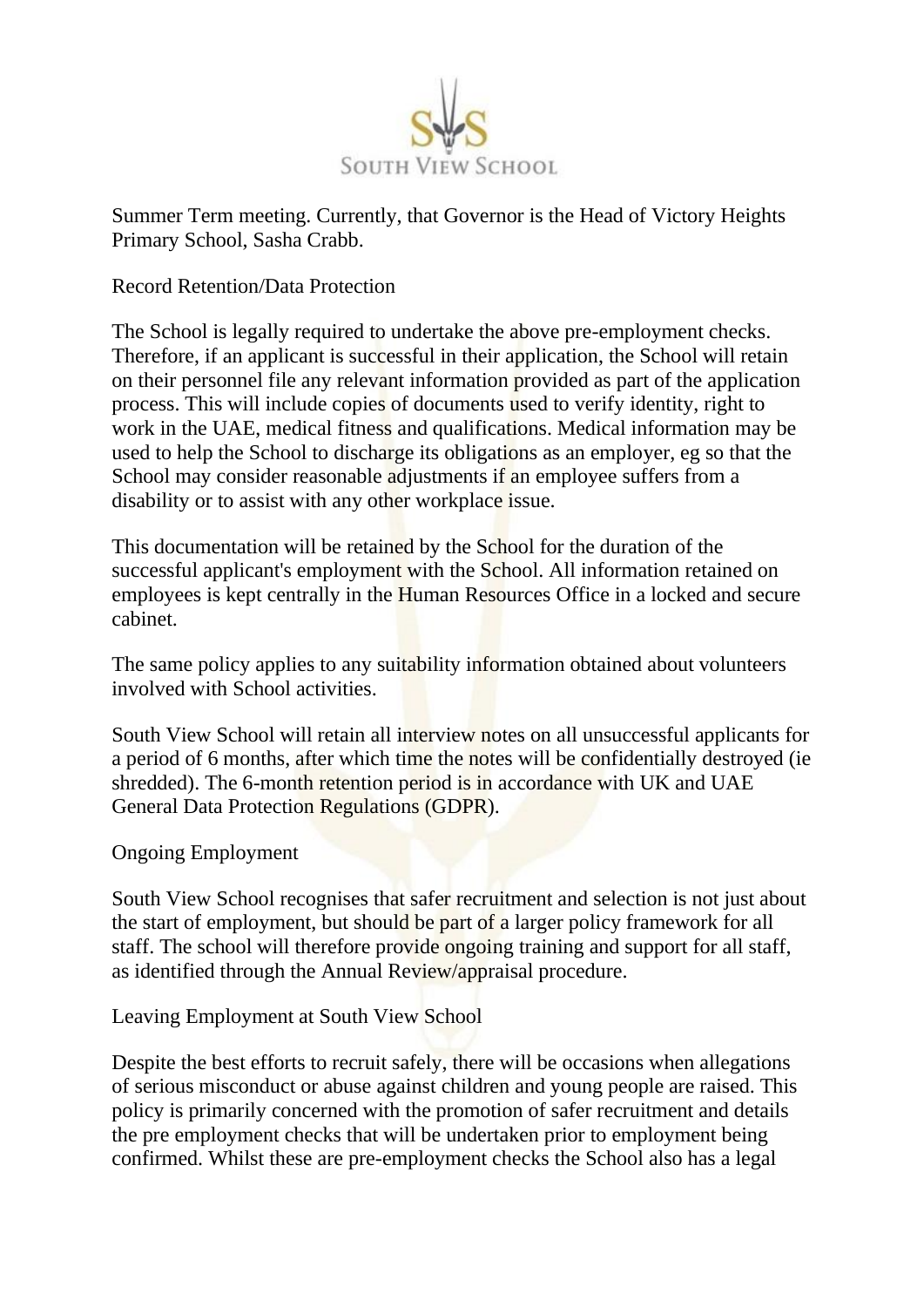

duty to make a referral to the DBS, KHDA, MOE or the Dubai Police in circumstances where an individual:

· has applied for a position at the School despite being barred from working with children; or

· has been removed by the School from working in regulated activity (whether paid or unpaid), or has resigned prior to being removed, because they have harmed, or pose a risk of harm to, a child.

Contractors and agency staff

Contractors engaged by the School must complete the same checks for their employees that the School is required to complete for its staff. The School requires confirmation that these checks have been completed before employees of the Contractor can commence work at the School.

Agencies who supply staff to the School must also complete the pre-employment checks which the School would otherwise complete for its staff. Again, the School requires confirmation that these checks have been completed before an individual can commence work at the School.

The School will independently verify the identity of staff supplied by contractors or an agency in and will require the provision of the original DBS certificate before contractors or agency staff can commence work at the School.

Visiting Speakers (and Prevent Duty)

The Prevent Duty Guidance requires the School to have clear protocols for ensuring that any visiting speakers, whether invited by staff or by pupils, are suitable and appropriately supervised.

The School is not permitted to obtain a DBS disclosure or Children's Barred List information on any visiting speaker who does not engage in regulated activity at the School or perform any other regular duties for or on behalf of the School.

All visiting speakers will be subject to the School's usual visitors signing in protocol. This will include signing in and out at Reception, the wearing of a visitor's badge at all times and being escorted by a fully vetted member of staff between appointments.